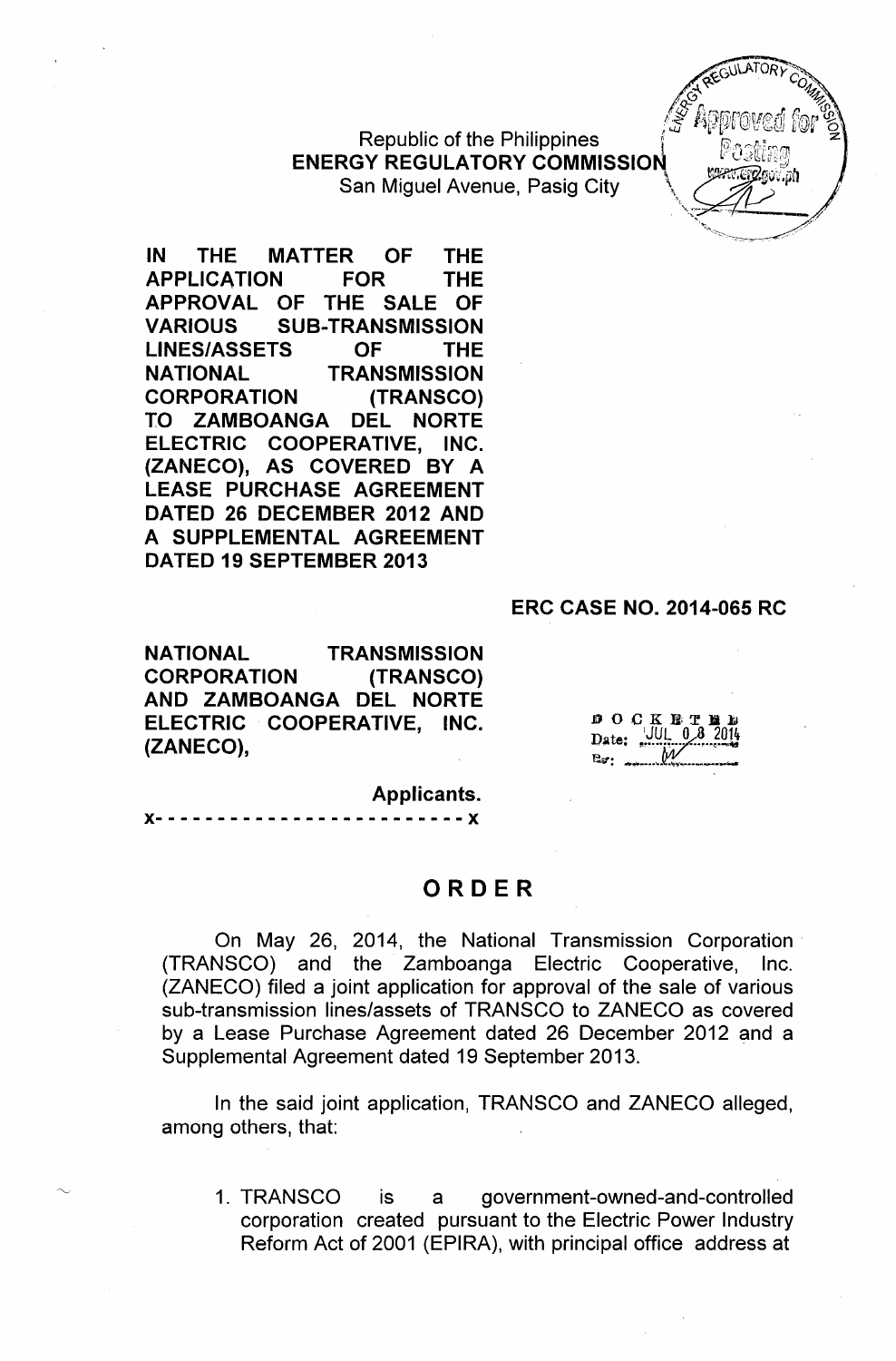the TRANSCO Main Building, Quezon Avenue corner SIR Road, Diliman, Quezon City;

- 2. ZANECO is an electric distribution utility (DU) duly organized and existing under the laws of the Republic of the Philippines, with principal office address at General Luna St., Central Barangay, Dipolog City, Philippines;
- 3. By virtue of Section 8 of the EPIRA, TRANSCO assumed the electrical transmission functions of the National Power Corporation (NPC) and its authority and responsibility for the planning, construction and centralized operation and maintenance of the high voltage transmission facilities, including grid interconnections and ancillary services. The EPIRA also mandates the segregation of the transmission and sub-transmission functions and assets for transparency and disposal;
- 4. Pursuant thereto, the Commission promulgated on October 17, 2003 the *Guidelines on the Sale and Transfer* of *the TRANSCO's Sub-transmission* Assets *(STAs) and the Franchising* of *Qualified Consortiums (ERC Guidelines),* as amended by TRANSCO Board Resolution No. 3, Series of 2005 dated March 17, 2005 which set forth, among others, the standards to distinguish TRANSCO's transmission assets from its sub-transmission assets (STA), and establish the approval process prior to the final sale and transfer of STAs to DUs;
- 5. Consistent with the ERC Guidelines, TRANSCO adopted its own *Guidelines on the Sale* of *Sub-transmission* Assets *(TRANSCO Guidelines)* [Annex "A"] as approved by TRANSCO Board Resolution No. TC-2003-067 dated November 28, 2003 [Annex "A-1"], as further amended by TRANSCO Board Resolution No. TC-2004-009 dated March 16, 2004 [Annex "A-2"];
- 6. On July 16, 2011, the ERC issued Resolution No. 15, Series of 2011 entitled, *"A Resolution Adopting the Amended Rules for the Approval* of *the Sale and Transfer* of *TRANSCO's Sub-transmission* Assets *and the Acquisition by Qualified Consortiums",* the relevant provisions of which read, as follows:

"Article V, Section 6. TRANSCO/NGCP's Uncollected Deferred Connection Charges and Residual Sub-transmission Charge - For acquiring electric cooperatives (ECs), any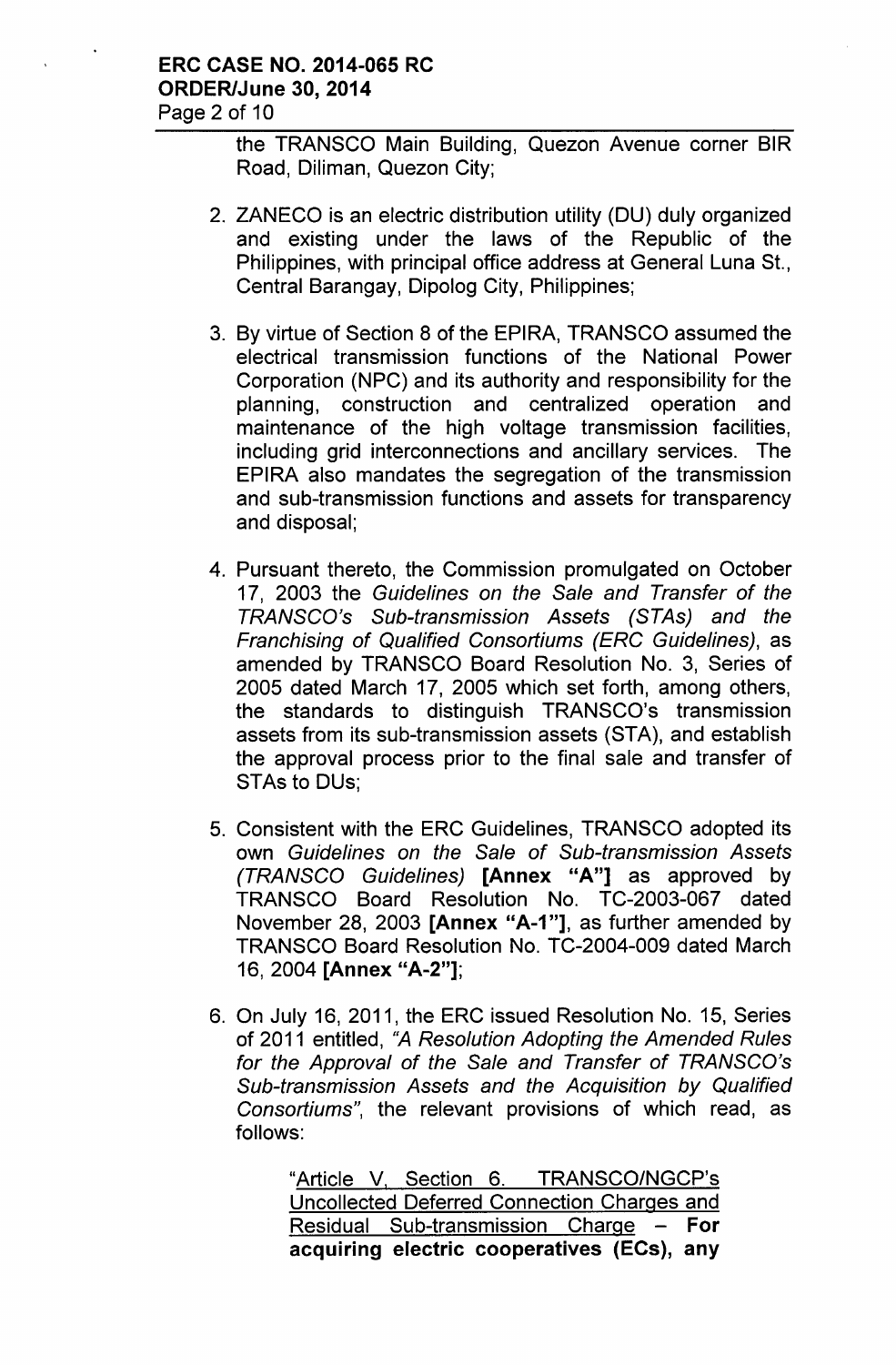### ERC CASE NO. 2014-065 RC ORDER/June 30, 2014 Page 3 of 10

uncollected TRANSCO/NGCP's connection and residual charges resulting from the deferred charges as approved by the ERC shall be capitalized or included in the acquisition cost of the subject assets. The amount shall be based on previous year's charges. For sale of sub-transmission assets prior to this amendment, wherein the deferred charges were not yet capitalized, TRANSCO may continue to bill and collect the connection and residual charges resulting from the deferred charges as approved by the ERC." *(Emphasis ours)*

- 7. After a thorough evaluation, and based on the aforesaid ERC Guidelines, TRANSCO has determined that the following assets are sub-transmission assets:
	- a. Molave-Polanco 69 kV line;
	- b. Polanco-Siom 69 kV line;
	- c. Polanco-Dapitan 69 kV line; and,
	- d. Ipil- Salug 69 kV line.

Attached as Annexes "D", "E" and "F", respectively, are copies of the Report that the assets for sale meet the criteria for STAs, the List of STA/s for sale, and the Single line diagram;

- 8. TRANSCO has likewise established that ZANECO meets the technical and financial criteria to purchase, operate, maintain, upgrade and expand the subject assets which are located within its franchise area. Copies of the Technical and Financial Qualification Evaluations, Franchise Description and Audited Financial Statements of ZANECO as of December 31, 2010 are attached as Annexes "G", "H", "I" and " $J$ ", respectively;
- 9. On August 19, 2012, the ZANECO Board of Directors issued Board Resolution No. 094, Series of 2012, [Annex "K"] relative to the acquisition of the subject assets;
- 10. On December 26, 2012, TRANSCO and ZANECO concluded a Lease Purchase Agreement [Annex "L"] covering the subject STAs amounting to Two Hundred Sixty-Six Million One Hundred Sixty-Three Thousand One Hundred Thirty-Five Pesos (PhP266,163,135.00) plus twelve percent value added tax (12% VAT), net of adjustments and deductions;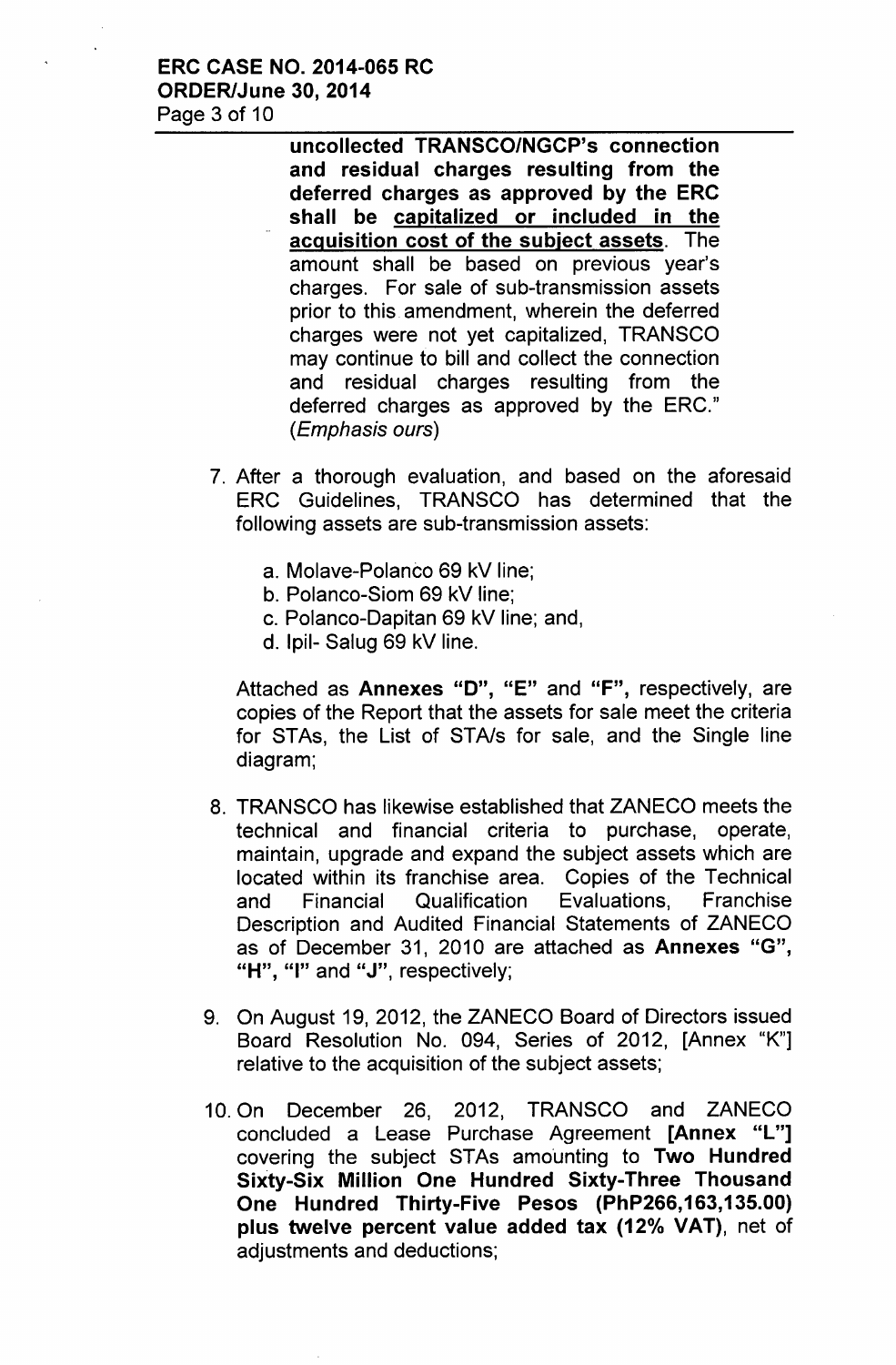•

- 11. Said purchase is fair and reasonable as it represents the disposal value of the subjects STAs based 'on potential revenue. A copy of the Asset Valuation Computation is attached as Annex "M'",
- 12. It bears stressing that aside from ZANECO, there is also another qualified distribution utility called Zamboanga del Sur 1 Electric Cooperative, Inc. (ZAMSURECO I) which is connected to the subject assets, as shown by Annex "N";
- 13. However, ZAMSURECO I waived its right to the acquisition of the subject assets in favor of ZANECO, as evidenced by the ZAMSURECO 1 Board Resolution No. 090, Series of 2012 dated December 10,2012;
- 14. On December 26, 2012, ZANECO sent TRANSCO a letter (Annex "P") requesting for the exclusion of the Molave-Polanco 69 kV line from the sale contract due to the ongoing project of the National Grid Corporation of the Philippines (NGCP), whereby the Aurora-Polanco 138 kV line will pass through ZANECO's franchise area;
- 15. ZANECO intends to connect with NGCP's Aurora-Polanco 138 kV line instead of TRANSCO's Molave-Polanco 69 kV line. The Supplemental agreement (Annex "Q") which excludes the Molave-Polanco 69 kV line from the sale contract was concluded by TRANSCO and ZANECO on September 19, 2013;
- 16. By virtue of the aforesaid Supplemental Agreement, the contract price was reduced from Two Hundred Sixty-Six Million One Hundred Sixty-Three Thousand One Hundred Thirty Five Pesos (PhP266,163,135.00) plus twelve percent value added tax (12% VAT), to One Hundred Sixty-Eight Million Two Hundred Sixty-One Thousand Four Hundred Thirty Seven Pesos (PhP168,261,437.00) plus twelve percent value added tax *(12°k* VAT), which ZANECO undertakes to pay in two hundred forty (240) equal monthly installments, as per the attached Schedule of Payments (Annex "R");
- 17. They also hereby submit a Draft Deed of Absolute Sale (Annex "S") in support of their Joint Application;
- 18. The proposed sale is compliant with the EPIRA and its IRR, the *ERG* and *TRANSGO Guidelines on the Sale of*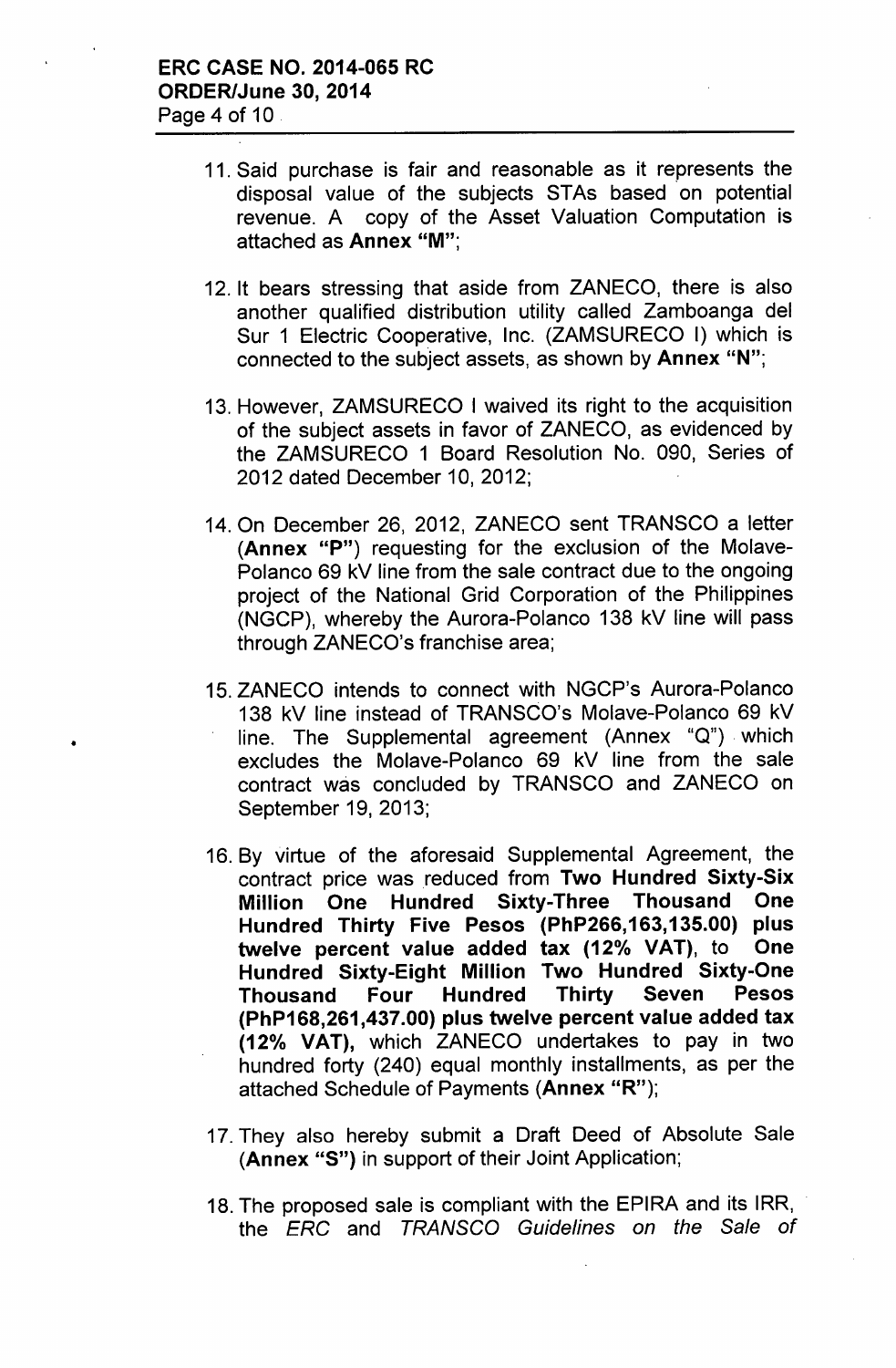### ERC CASE NO. 2014-065 RC ORDER/June 30, 2014 Page 5 of 10

*Sub-transmission Assets,* as well as relevant *ERG Orders, Resolutions and Issuances;*

- 19. The approval by the Commission of the instant joint application shall pave the way for the attainment of a reformed electricity industry under the EPIRA, towards a competitive regime/cost of electricity through open access and customer choice of supplier of electricity, which would ultimately best serve the interest of the consuming public; and
- 20. They pray that after due notice and hearing, judgment be rendered APPROVING the sale of the following STAs to ZANECO, under the terms set forth in the Lease Purchase Agreement dated December 26, 2012 and the Supplemental Agreement dated September 19, 2013:
	- a. Molave-Polanco 69 kV line;
	- b. Polanco-Siom 69 kV line;
	- c. Polanco-Dapitan 69 kV line; and,
	- d. Ipil- Salug 69 kV line.

Finding the said joint application sufficient in form and in substance with the required fees having been paid, the same is hereby set for jurisdictional hearing, expository presentation, pre-trial conference and evidentiary hearing on August 6, 2014 (Wednesday) at one o'clock in the afternoon (1:00 P.M.) at the ZANECO Office, General Luna St., Central Barangay, Dipolog City.

TRANSCO and ZANECO are hereby directed to cause the publication of the attached Notice of Public Hearing, at their own expense, twice (2x) for two (2) successive weeks in two (2) newspapers of general circulation in the Philippines, with the date of the last publication to be made not later than ten (10) days before the date of the scheduled initial hearing. They are also directed to inform the consumers within the franchise area of ZANECO, by any other means available and appropriate, of the filing of the instant application, their reasons therefor, and of the scheduled hearing thereon.

Let copies of the application, this Order and the attached Notice of Public Hearing be furnished the Office of the Solicitor General (OSG), the Commission on Audit (COA), and the Committees on Energy of both Houses of Congress. They are hereby requested, if they so desire, to send their duly authorized representatives at the scheduled hearing.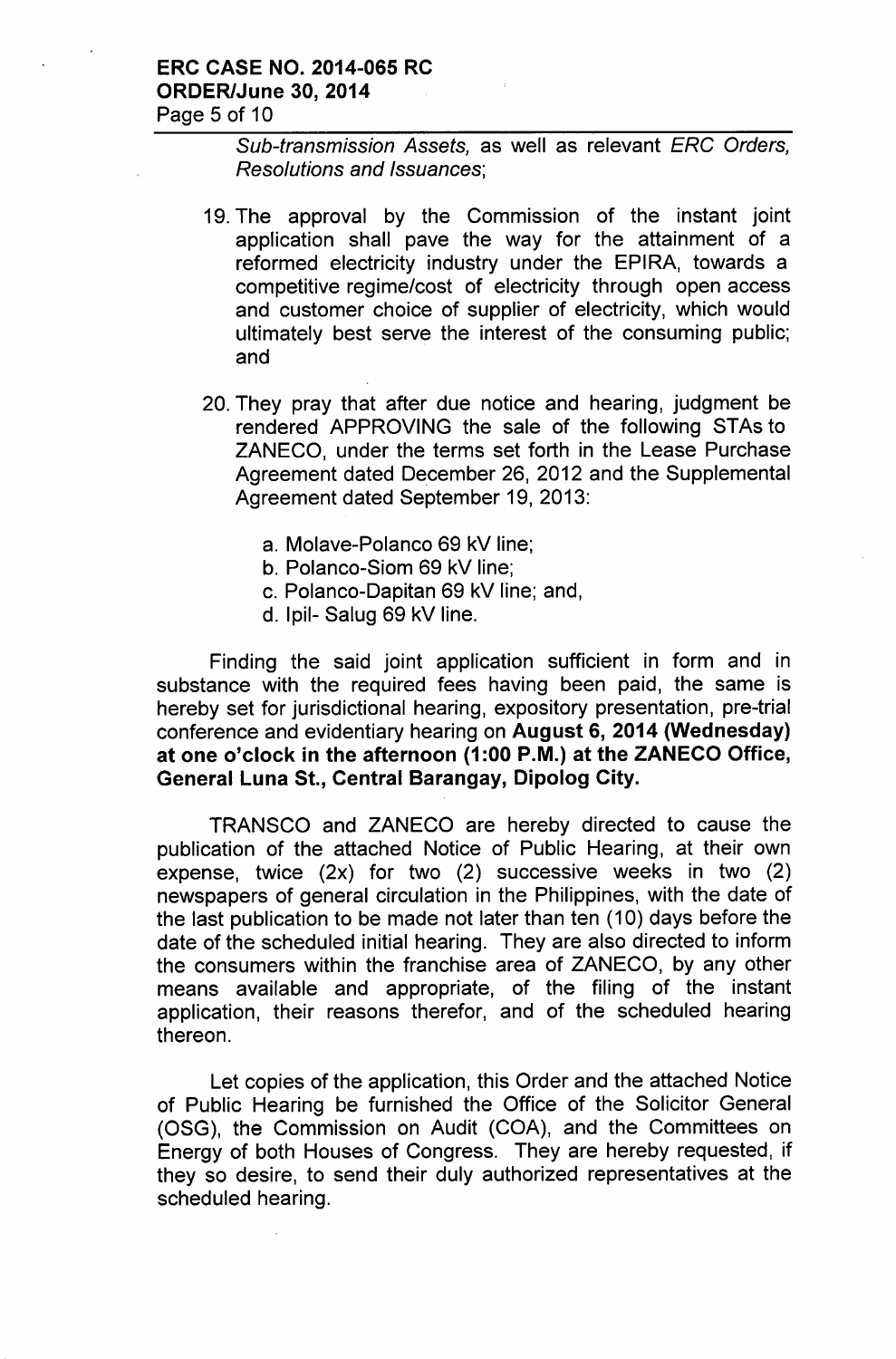Likewise, let copies of this Order and the attached Notice of Public Hearing be furnished the Offices of the Governor of Zamboanga del Norte and Mayors of Quezon City and the Municipalities/Cities within the franchise area of ZANECO for the appropriate posting thereof on their respective bulletin boards.

TRANSCO and ZANECO are directed to furnish all those making requests therefor with copies of the joint application and its attachments, subject to reimbursement of reasonable photocopying costs.

On the date of the initial hearing and pre-trial conference, TRANSCO and ZANECO must submit to the Commission their respective written Compliance with the jurisdictional requirements attaching therewith, methodically arranged and duly marked, the evidences on the actual posting and publication of the Notice of Public Hearing consisting of certifications issued to that effect, signed by the afore-mentioned Governor and Mayors or their duly authorized representatives, bearing the seals of their offices, and the affidavit of the Editors or Business Managers of the newspapers where the said Notice of Public Hearing were published together with the complete issues of the said newspapers, and such other proofs of compliance with the requirements of the Commission.

TRANSCO, ZANECO and all interested parties are directed to submit, at least five (5) days before the date of initial hearing and pretrial conference, their respective Pre-trial Briefs containing, among others:

- a) a summary of admitted facts and proposed stipulation of facts;
- b) the issues to be tried or resolved;
- c) the documents or exhibits to be presented, stating the purposes and proposed markings thereof; and
- d) the number and names of the witnesses, with their written testimonies in an individual affidavit form, to be attached to the Pre-trial Brief.

Failure of TRANSCO and ZANECO to submit the required Pretrial Brief and Judicial Affidavits of their witnesses within the prescribed period shall be a ground for cancellation of the scheduled hearing, and the resetting of which shall be six (6) months from said date of cancellation.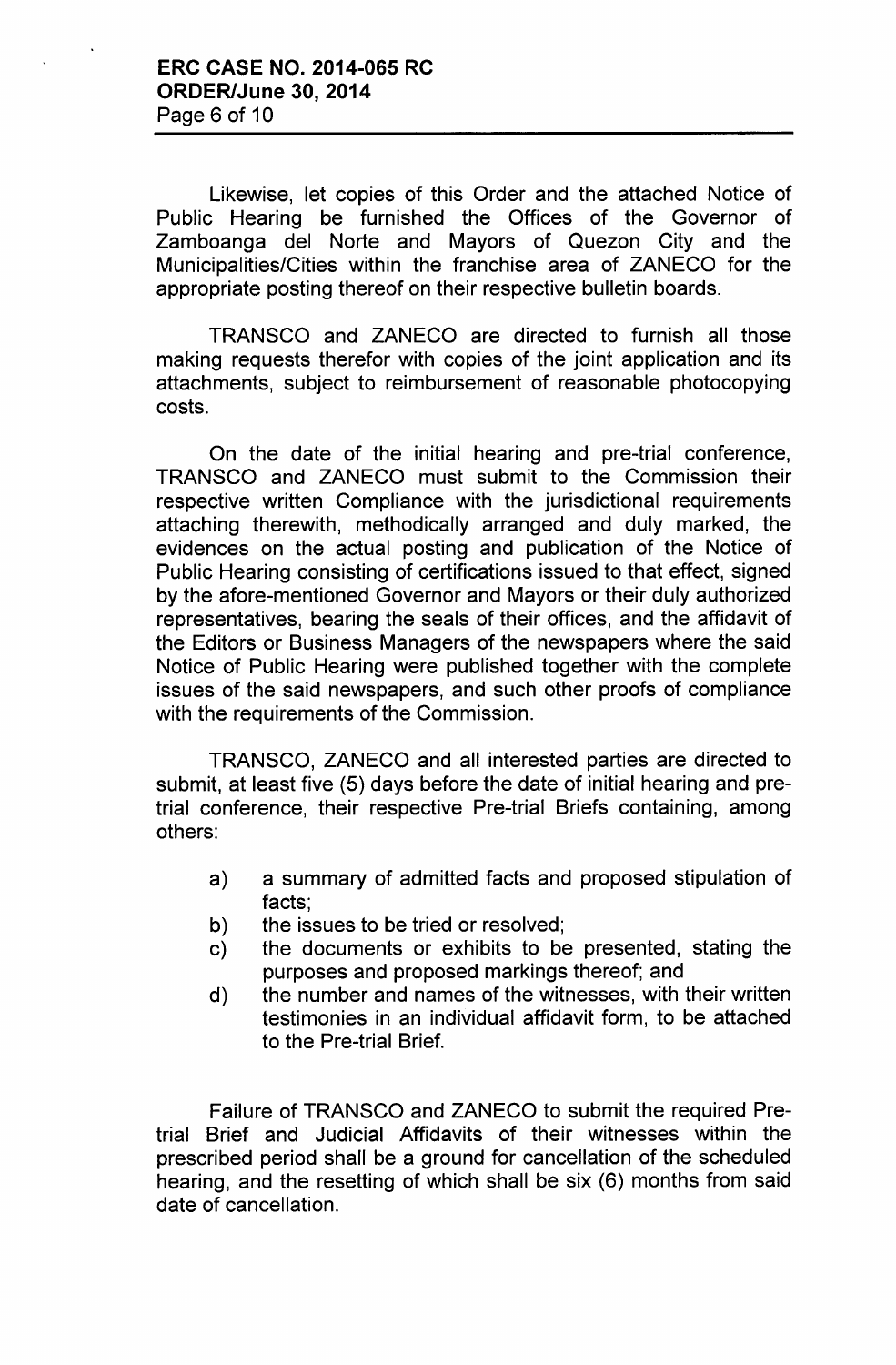As part of the pre-trial conference, TRANSCO and ZANECO must also be prepared to make an expository presentation of their joint application, aided by whatever communication medium that they may deem appropriate for the purpose, in order to put in plain words and explain, for the benefit of the consumers and other concerned parties, what the joint application is all about and the reasons and justifications being cited in support thereof.

#### SO ORDERED.

**URBANJS** 

Pasig City, June 30, 2014.

## FOR AND BY AUTHORITY OF THE COMMISSION:

with  $\Lambda$ . (Cut ZENAIDA G. CRUZ-DUCUT Chairperson <sub>61</sub>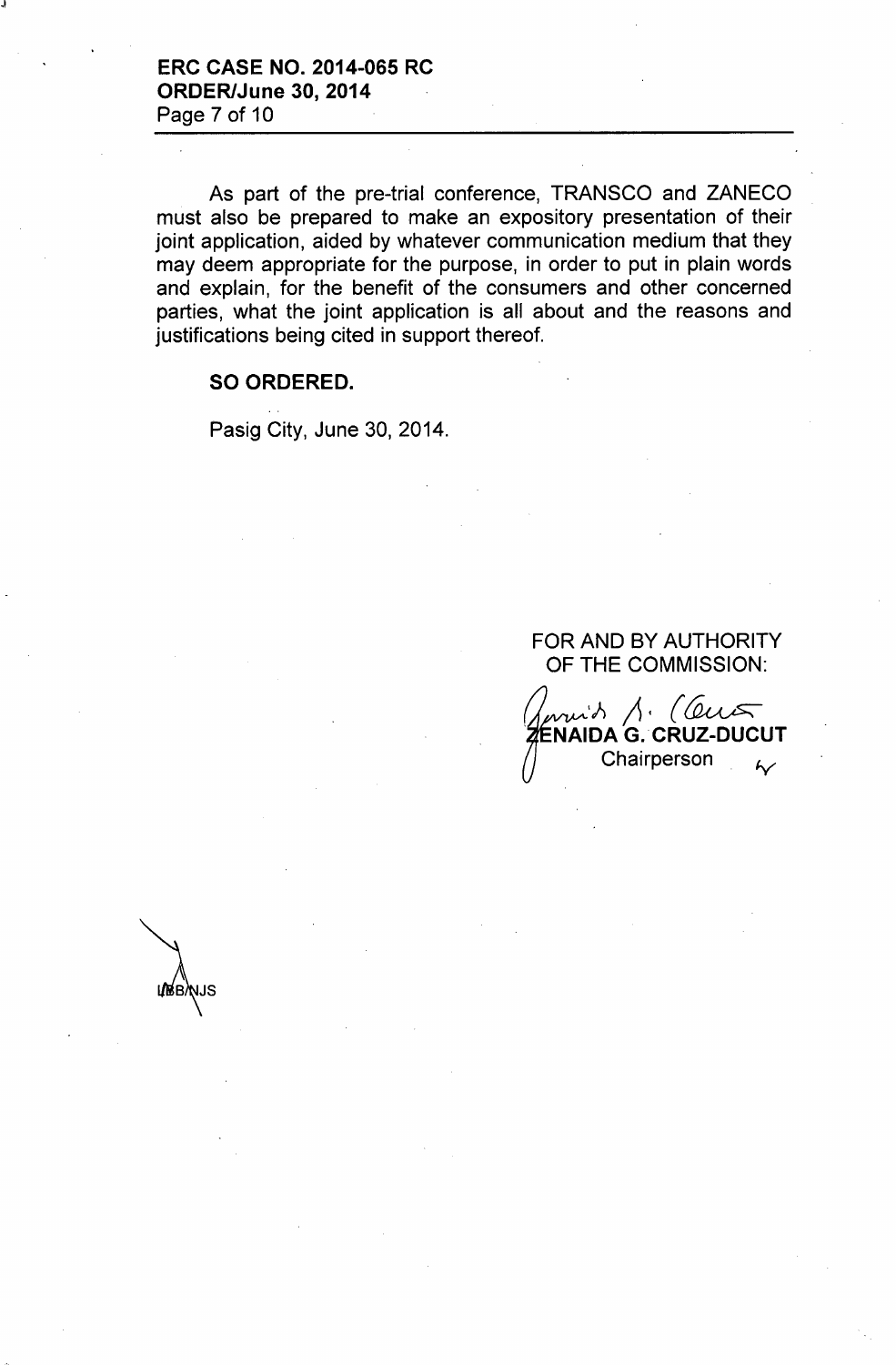## Copy Furnished:

1. NATIONAL TRANSMISSION CORPORATION (TRANSCO) Attention: Attys. NOEL Z. DE LEON, LEON T. TAPEL, JR., GINA LOURDES D. VALEROS and SOLEDAD T. DE LA VEGA-CABANGIS Counsel for TRANSCO TRANSCO Main Building, Quezon Avenue corner BIR Road, Diliman, Quezon City

# 2. Atty. Alan C. Gaviola Counsel for the Applicant Rm. 203, 2/F Crown Port View Hotel 3<sup>rd</sup> Ave., North Reclamation Area, Cebu City

- 3. Zamboanga Del Norte Electric Cooperative, Inc. (ZANECO) Gen. Luna St., Central Barangay, Dipolog City
- 4. Office of the Solicitor General 134 Amorsolo Street, Legaspi Village Makati City, Metro Manila
- 5. Commission on Audit Commonwealth Avenue Quezon City, Metro Manila
- 6. Senate Committee on Energy GSIS Bldg. Roxas Blvd., Pasay City Metro Manila
- 7. House Committee on Energy Batasan Hills, Quezon City, Metro Manila
- 8. National Electrification Administration NIA Road, Diliman, Quezon City
- 9. Office of the Provincial Governor Province of Zamboanga del Norte
- 10. The City Mayor Dipolog City, Zamboanga del Norte
- 11. The City Mayor Dapitan City, Zambonaga del Norte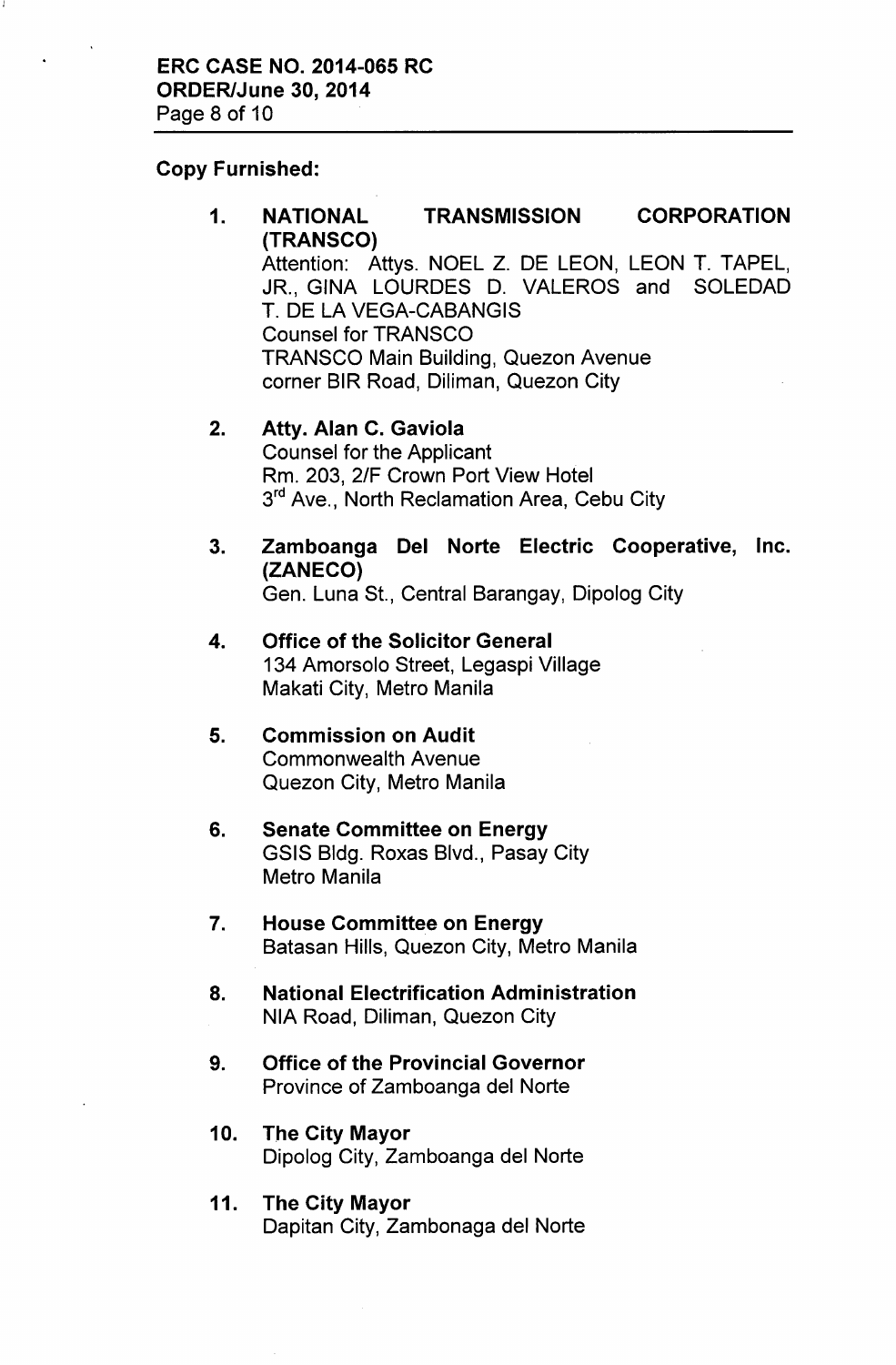- 12. Office of the Municipal Mayor Rizal, Zamboanga del Norte
- 13. Office of the Municipal Mayor Sibutad, Zamboanga del Norte
- 14. Office of the Municipal Mayor La Libertad, Zamboanga del Norte
- 15. Office of the Municipal Mayor Piñan, Zamboanga del Norte
- 16. Office of the Municipal Mayor Mutia, Zamboanga del Norte
- 17. Office of the Municipal Mayor Polanco, Zamboanga del Norte
- 18. Office of the Municipal Mayor S. Osmenia, Zamboanga del Norte
- 19. Office of the Municipal Mayor Katipunan, Zamboanga del Norte
- 20. Office of the Municipal Mayor Roxas, Zamboanga del Norte
- 21. Office of the Municipal Mayor Manukan, Zamboanga del Norte
- 22. Office of the Municipal Mayor J. Dalman, Zamboanga del Norte
- 23. Office of the Municipal Mayor Sindangan, Zamboanga del Norte
- 24. Office of the Municipal Mayor Siayan, Zamboanga del Norte
- 25. Office of the Municipal Mayor L. Postigo, Zamboanga del Norte
- 26. Office of the Municipal Mayor Salug, Zamboanga del Norte